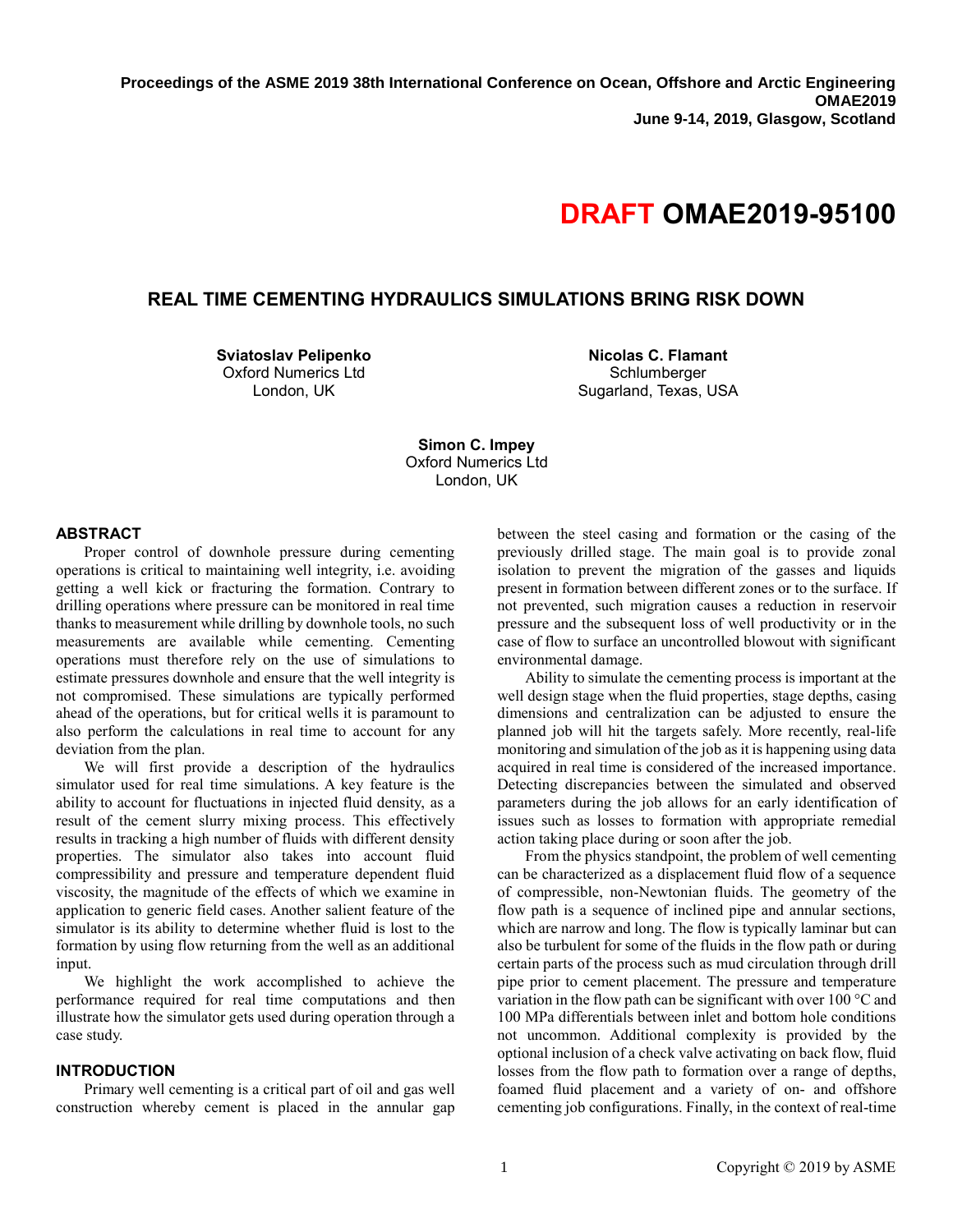simulation, the measured density of the fluid injected into the flow path varies with time at a measurement frequency of typically 1 Hz.

Full 3-D computational simulations of a complex flow problem such as this on the scale of real-life cases is prohibitively costly in terms of simulation times. As such, current strategies focus on smaller-scale experimental flow paths with a coarse mesh (e.g. [3]), single-fluid flows or make simplifying assumptions such as the narrow gap approximation for the annulus and fluid incompressibility as in [4-7].

The approach taken with the real time hydraulic simulator is to reduce the problem to a one-dimensional one. This significant simplification allows us to retain detail elsewhere, simulating the effects of compressibility, fluid viscosity variable with pressure and temperature, full generality of flow paths and features such as losses and valves. Importantly, it enables a simulation of cementing flow on the scale of real-life wells with thousands of fluids of varying densities to run in a few seconds to minutes on an average modern computer. This allows for simulation of the flow with acquired data as input in real time using consumerlevel hardware by engineers on site or onshore experts.

#### **MODEL**

The key assumption made is that the interfaces between fluids are level as they transit the flow path – there are no dispersion, diffusion or mixing effects. As such, the model is reduced to a single axial dimension. The 1D compressible Navier-Stokes momentum conservation equation is:

$$
\rho u_t + \rho u u_x = -p_x + S_u \tag{1}
$$

where  $\rho$  is the density,  $u$  is the flow velocity,  $p$  is the pressure,  $x$ is the axial coordinate, *t* is the time and the subscript notation is used for partial derivatives with respect to *x* and *t*. The momentum source,  $S_u$ , contains the wall friction forces and gravity body forces:

$$
S_u = -\frac{2f\rho|u|u}{D} + \rho g'
$$
 (2)

where  $f$  is the Fanning friction factor,  $D$  is the hydraulic diameter and *g'* is the component of gravity acting in the axial direction. The mass conservation equation accounting for variable flowpath cross-section is:

$$
A\rho_t + (A\rho u)_x = S_m \tag{3}
$$

where *A* is the cross-section area which varies along the flow path and the mass source *Sm*, allows for transfer of fluid with the formation (e.g. due to losses). Substituting for  $\rho_t$  from (3) into (1) we have:

$$
-p_x + S_u = (\rho u)_t + \frac{1}{A} (A \rho u^2)_x - \frac{S_m u}{A} \tag{4}
$$

We now discard the acceleration term  $(\rho u)_t$  thus ignoring the dynamic flow effects such as shock waves and pressure oscillations on rapid flow rate changes. The effect of the terms on computed pressure can be non-negligible during rapid velocity changes. This is left to be resolved by a separate simulator due to significantly finer simulation time and spatial scale required and the additional input characterizing the well equipment behaviour that may not be readily available.

 The last term in Eq. (4) is the momentum change due to losses – the momentum transferred with the fluid going into the formation. An order of magnitude check with the typical values of  $u = 1$  m/s,  $\rho = 2000$  kg/m<sup>3</sup> shows that for total losses with the entire flow going into the formation, the inertial pressure loss is  $\rho u^2/2 = 1$  kPa, a modest pressure change on the scale of the well and so the term is currently ignored.

The governing equations are therefore the mass conservation Eq. (3) together with the momentum equation

$$
-p_x + S_u = \frac{1}{A} (A\rho u^2)_x
$$
 (5)

The fluids are characterized with Hershel-Bulkley rheology model:

$$
\tau = \tau_y + \kappa \dot{\gamma}^n \tag{6}
$$

where  $\tau$  is the shear stress,  $\dot{\gamma}$  is the rate of strain,  $\tau_{\gamma}$  is the yield stress,  $\kappa$  is the consistency and  $n$  is the power index. The viscosity can be specified as a set of constant rheological parameters  $(\tau_y, \kappa, n)$ , or as a set of Fann rheometer reading measurements at different pressures and temperatures. Similarly, for density, the simulator supports a variety of models – constant, compositional or a pressure-temperature interpolation.

To compute the friction factor *f* for a given fluid viscosity, flow path geometry and flow rate, the Metzner and Reed [8] Reynolds approach for Power Law fluids is used. For pipe flow, an equivalent generalized Reynolds number for Hershel-Bulkley fluids is derived as follows:

$$
N_{Re,pipe} = \frac{\rho u^{2-n'} D^{n'}}{8^{n'-1} k'}
$$
 (7)

where  $n'$  and  $k'$  are local power-law parameters defined by

$$
n' = \frac{d(\log(\tau_w))}{d(\log(\frac{8u_{lam}}{D}))}
$$
(8)

$$
k' = \frac{\tau_w}{\left(\frac{8u_{lam}}{D}\right)^{n'}}
$$
(9)

where  $\tau_w$  is the wall shear stress and  $u_{lam}$  is the corresponding average velocity for a laminar flow regime. For laminar flow in pipe, the friction factor is then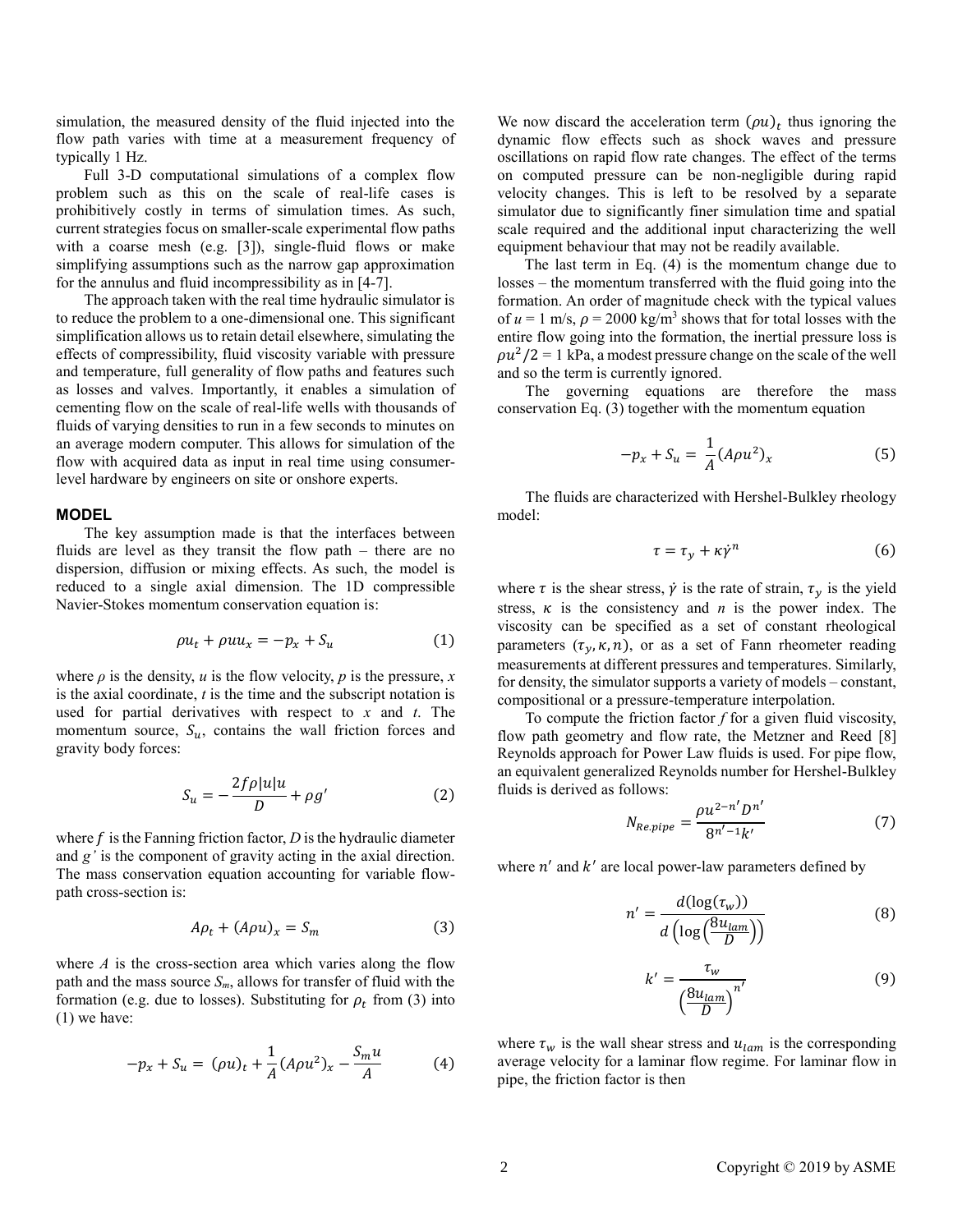$$
f = \frac{16}{N_{Re,pipe}}\tag{10}
$$

and for the turbulent regime

$$
f = a N_{Re, pipe}{}^b \tag{11}
$$

where  $a$  and  $b$  are empirical functions of  $n'$ , following [9] with log-log interpolation used for transitional flow. For transition thresholds for laminar/transitional and transitional/turbulent flow regimes, established expressions in terms of generalized critical Reynolds numbers are used, see [10]. For annular pressure drop the same approach is used with the assumption of a concentric narrow gap annulus.

It is worth noting that the overall hydraulic simulator model and implementation is flexible to the type of friction pressure gradient calculations used and alternative models can be easily substituted. The only requirement of the solution algorithm is continuity and monotonicity of computed friction pressure gradient with velocity.

For the coupled temperature simulation, a bulk element temperature model with empirically-calibrated heat transfer coefficients is used, starting with the radial advection-diffusion equation

$$
T_t + \nu \nabla T = \alpha \nabla^2 T \tag{12}
$$

where *T* is the temperature,  $\boldsymbol{v}$  is the velocity vector and  $\alpha$  is the diffusivity. Assuming a single axial velocity in pipe and annulus and ignoring the axial diffusion, equations are derived for each of the regions (pipe, annulus and formation) in terms of the average temperature and inner and outer boundary temperatures. The result is a system of linear first order partial differential equations for each depth with the unknowns being the average temperatures in pipe, annulus and near-field formation with each equation of the form

$$
T_t + uT_x = \frac{2\alpha}{r_{ext}^2 - r_{int}^2} \left( r_{ext} T_r \vert_{r_{ext}} - r_{int} T_r \vert_{r_{int}} \right) \tag{13}
$$

where  $r_{int}$  and  $r_{ext}$  are the internal and external radii of the corresponding regions – so for the annulus region in a single casing in an open hole geometry  $r_{int}$  is the outer radius of the casing and  $r_{ext}$  is the open hole radius. For more details of the bulk temperature model used please see [11].

## **NUMERICAL DISCRETIZATION AND SOLUTION**

The numerical discretization and solution adopted can be categorized as a mixture of the Eulerian and Lagrangian approaches. The 1-D flow path is discretized into cells each with a constant geometry through which the fluids are advected. Fluids in the flow path are represented by a sequence of contiguous fluid blocks. Each fluid block is a length of fluid with a single viscosity, density and thermal parameter models – typically corresponding to a single pumping stage. Fluid properties of a particular fluid block in a single flow path cell are considered to be constant during a time step.

The initial conditions are known fluid positions, velocities and temperatures in pipe, annulus and formation. The starting fluid positions may also include a free surface in pipe and annulus. The boundary conditions can vary during the simulation but are in general as follows:

- Set pressure at outlet typically annular backpressure;
- Imposed flow rate at inlet  $-$  pumping rate at cement head;
- Set pressure at free surface  $-$  if a u-tube is encountered in annulus or pipe due to losses or hydrostatic imbalance;
- No flow across the valve if a valve is shut;
- Fixed flow rate at a loss zone if one is defined. Alternatively, for a special loss type, a set flow rate at outlet.

Additional conditions may be imposed by various well equipment items or be specific to particular job configurations. For example, for a managed pressure cementing configuration such as described in [12], a variable choke pressure is introduced at the top of the annulus on the drill floor.

The solution method is a time-implicit mass tracking iterative sweep. The exact method varies depending on the boundary conditions, but in general for each time step, pressure and flow rate is set at one end of the flow path, typically at the outlet. For a standard set of boundary conditions – flow rate at inlet, pressure at outlet – the set pressure comes from the input and the outlet flow rate is initially guessed from the previous time step or the inlet flow rate. Discretized mass and momentum Eq. (3) and (5) above are used to compute pressure, flow rate and fluid mass in each cell working backwards through the flow path. The total mass of fluid in each fluid block is tracked and interfaces are placed accordingly. When the calculation sweep reaches the beginning of the flow path, a closed valve or a free surface, the total mass of the fluid blocks in the flow path is summed up. With the mass of the fluids at the previous time step and injected fluid mass known, mass conservation for the entire flow path is then used to adjust the boundary conditions at the outlet. The sweep is repeated until the flow path mass conservation is satisfied to within a set tolerance.

The temperature simulation is decoupled from the placement simulation with time, depending on the setting chosen. Either the previous time step's fluid positions and velocities are used to compute the evolution of the temperature prior to the placement simulation or it is done after the placement simulation. The temperature simulation can also be run in parallel with the placement whereby the previous time step's velocities are used in the temperature simulation with the results of the simulation fed into the next time step of the placement simulation, further enhancing the computational performance. An examination of the simulation results with realistic input revealed negligible differences in computed parameters for the different decoupling methods.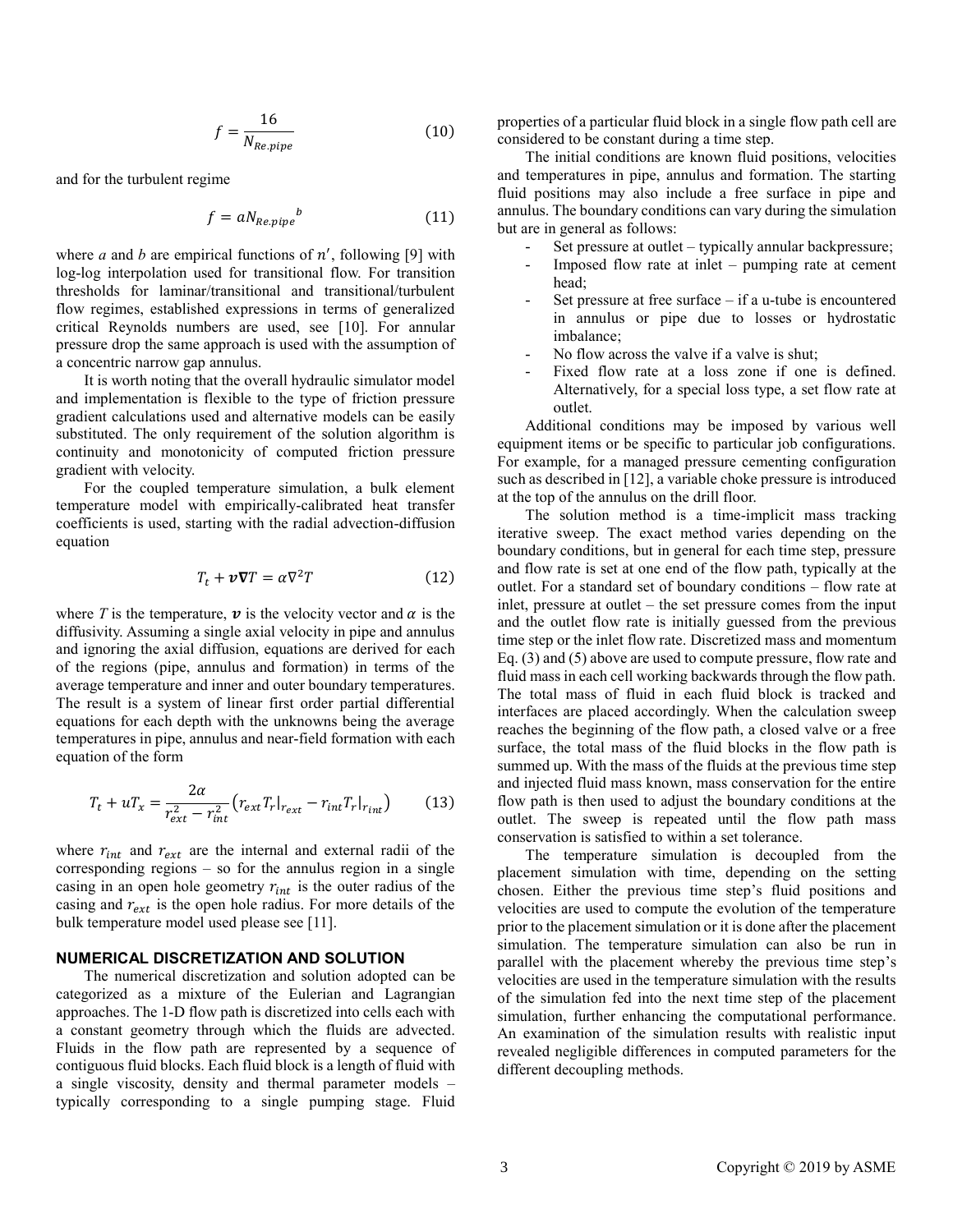## **IMPLEMENTATION**

The main challenges in the implementation of the numerical method in the simulator are the performance and robustness for the full generality of input. This is especially acute for playback cases where the continuous variation in injected fluid density requires thousands of blocks of compressible fluids with differing properties to be advected through the flow path. The viscosity and density of each fluid block varies with time and it transits potentially hundreds of different geometries as the dimensions of the well can vary significantly in the open hole sections.

For the complex, compressible playback cases, the majority of the computational time is spent on calculating fluid viscosity with varying pressure and temperature and friction pressure gradient from viscosity for a given flow rate and well geometry. To significantly improve the computational performance in such cases, an innovative interpolation method is used. For each geometry in the flow path and each fluid, a multi-dimensional tree structure with computed friction pressure values versus pressure, temperature and velocity is gradually constructed during the simulation. A hash key is generated for each geometry and fluid so that an appropriate interpolation tree can be retrieved during the simulation. When a friction pressure calculation is requested for a certain pressure, temperature and flow rate point, a tree traversal algorithm locates the already-computed values in a cube around the target point. If the differences in friction pressure values exceed the interpolation threshold, the cube is iteratively subdivided, and the viscosity and friction pressure is computed in each corner until the differences in computed friction pressure at corner points fall below the interpolation threshold. During the subdivision, the time-intensive calculations of viscosity with pressure and temperature and friction pressure are done in parallel to utilize the multi-core capabilities of modern computers. Finally, interpolation between the corners of the bounding cube is used to compute friction pressure and auxiliary parameters such as effective viscosity.

The advantage of using this dynamically generated tree interpolation method is that the pressure, temperature and velocity domain is divided only when required, providing an optimal resolution in the directions where the viscosity or friction pressure varies more rapidly. For fluids where the viscosity has been measured in lab conditions at a range of pressures and temperatures, this typically results in greater resolution in temperature and velocity and a coarser resolution in pressure directions. The impact of using the interpolation tree can be dramatic – over an order of magnitude overall simulation performance improvement when compared with not using friction pressure or viscosity interpolation.

A range of other performance-oriented features have been implemented to enable real-time playback computation.

When constructing the flow path mesh, the friction pressure response is abstracted from the flow path volume for sections where the geometry varies rapidly, such as the open hole with dense caliper readings. This enables amalgamation of neighboring flow path cells whilst preserving the overall friction pressure response. This avoids smaller cells resulting in increased computation times due to the need for a reduced time step due to the Courant–Friedrichs–Lewy condition of the time advance scheme. Additionally, the effect of the tubular joints on both flow path volume and friction pressure response can be captured without significantly increasing the number of computational cells.

When processing the input for playback schedule either in real-time update or playback modes, the acquired density and flow rate channels are filtered and adjoint stages of nearlyidentical densities are amalgamated. A range of lower-level optimizations include the use of parallelization such as in the case of the temperature, friction pressure, viscosity and static pressure calculations and the use performance-oriented Intel© C++ compilers.

The combination of algorithm improvements and targeted optimizations has resulted in a robust hydraulic simulator that can execute a hydraulic and temperature simulation of full-scale cementing job for compressible fluids with pressure and temperature dependent viscosity in a few seconds for a design pumping schedule and typically under a minute for a complete playback job with acquired data at 1Hz. The acquired data can also be fed into the simulator at any rate in irregular intervals – with the simulator performance ensuring negligible processing backlog.

Lastly, the same simulator can be used on a full range of cementing jobs including foam placement, various managed pressure cementing configurations and simulation of experimental-scale flow loops.

# **CASE STUDY**

The simulator is systematically run ahead of cementing operations to ensure that pressure within the well remains within the window defined by the formations pore and fracture pressures. The density and viscosity of the cementing fluids, as well as the pump rates, are the main parameters that are finetuned at this stage. Multiple scenarios must be explored, and the fast simulation run times are key for finalizing the job design efficiently.

Yet the simulator performance really becomes critical when playing back an actual operation after the fact or performing the simulation in real time. In such cases, the flow rates and fluid density inputs are measured parameters, typically acquired at 1 Hz. If available, the acquired injection temperature can also be fed to the simulator. In cases where losses to the formation are experienced, the well return flow rate is used by the simulator as an outlet boundary condition, and the loss rate to the formation is then calculated by satisfying the mass balance in the flow path. Finally, the acquired surface pressure is a matching parameter for the simulated surface pressure.

Real-time simulations allow the outcome of the cementing operation to be evaluated continuously throughout the operation. A situation where real-time diagnostic is most needed is the occurrence of losses during cementing operations. Depending on the location and amount of losses, a remedial operation may or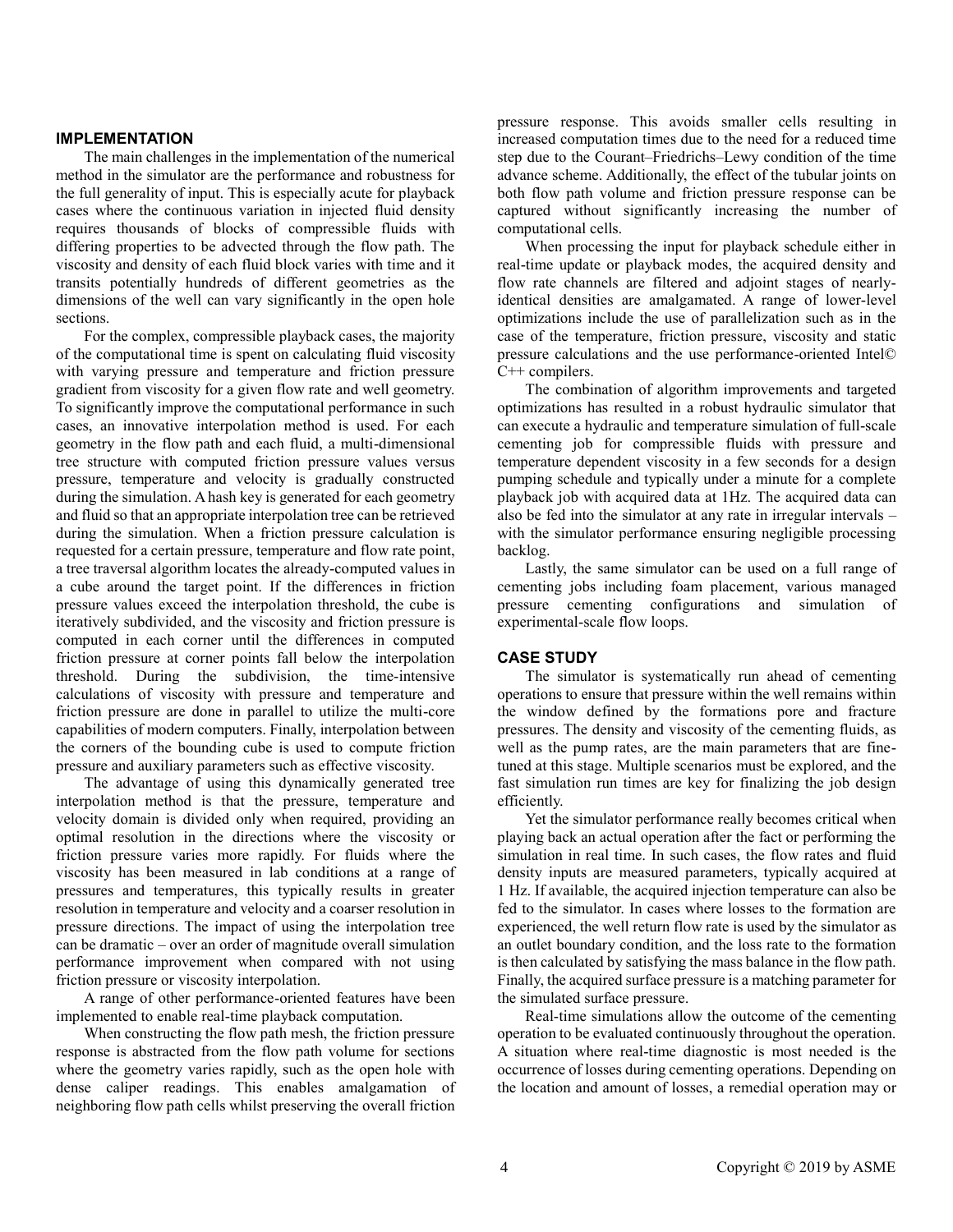may not be required. Early diagnostic allows early planning, therefore saving rig time.

Such a situation was encountered while cementing a liner in a deep offshore environment. The well schematic is presented in Fig. 1. Partial losses had been experienced while drilling the section to be cemented, and losses were therefore also expected while cementing. The loss zone was suspected to be located just above the planned top of cement. The analysis presented here was performed just after the operation, in playback mode, but could have been performed similarly in real time.

The 1 Hz acquisition data was averaged over time periods of 10 seconds. The simulation mesh adapted to the well geometry, with a maximum cell length of 25 m and minimum of 10 m. The calculation time step was constrained by the Courant– Friedrichs–Lewy condition and the 10 s output sampling rate. The maximum computation time step value was 10 s and minimum 1 s. The simulation run time when simulating losses on a 1-year old quad-cores laptop computer was around 90 seconds, to be compared with a pump time of 6 hours and 52 minutes.



**FIGURE 1**. Well schematic depicting the flow path during the cementing operation. Total depth is 8100 m, a riser goes from sea bed to surface, the liner is connected back to surface with a drill pipe.

The fluids return rate was estimated by the simulator based on the dynamic measurement of the mud volume in the mud pits. While fluids other than mud are pumped into the well, the return rate is directly equal to the time derivative of the mud volume. While mud is pumped into the well from the pits, the return rate is equal to the sum of the mud pump rate and the derivative of the mud volume. The latter is negative if the return rate is less than the pump rate.

Figure 2 presents the acquired pump rate (top panel), return rate (second panel from top), surface pressure (third panel from top), and injected density (bottom panel) vs. the time elapsed since the beginning of the operation in hh:mm. The four sets of data were recorded by the cement equipment and rig sensors. The pump rate and density are inputs to the simulator while the pressure and mud pits volume are matching parameters. The operation consisted of injecting a  $12 \text{ m}^3$  spacer stage (from  $0:00$ to  $00:52$ ), followed by a 25.8 m<sup>3</sup> cement slurry stage (from  $1:16$ to 02:01), and finally a second  $4 \text{ m}^3$  spacer stage (from 2:03 to 2:07). All three stages were then displaced with  $184 \text{ m}^3$  of drilling mud, until end of acquisition. The pressure plateau starting at 00:14 corresponds to the pressure test of the surface lines. Note that the pressure data during the test was truncated at 10,340 kPa to allow for a better visualization. Several pressure spikes are noticed on the surface pressure signal. They are related to darts and wiper plugs. A first dart was dropped between the first spacer stage and the slurry lead interface, and a second dart between the slurry tail interface and the second spacer stage. When reaching the liner hanger, the first dart latched to the bottom wiper plug and the second dart to the top wiper plug. Both latching events are clearly identified as surface pressure triple spikes, the first set ending at 03:26 and the second set at 04:01. The next pressure spike at 05:57 corresponds to the bottom plug reaching the landing collar, while the final pressure spike at 06:52 corresponds to the landing of the top plug and the end of the cementing operation. The mud pit volume data clearly highlights the occurrence of losses. A first phase, ranging from the start of the operation to 2:10, during which the mud volume in the pits increases, corresponds to the injection of the spacers and slurry. The balance is positive as mud is returned to the pits while no mud is pumped into the well. Yet the average slope for that phase is around 280 L/min, which is less than the average pump rate of 600 L/min. An average loss rate of 320 L/min was therefore experienced. A second phase during which the volume of mud in the pits decreases until the end of the operation corresponds to the displacement stage. In the absence of losses, the volume should have remained mostly constant. The average slope corresponds to the difference between the pump rate and the loss rate, and amounts to average losses of 440 L/min.

The darts and plug landing events allowed for the calibration of the displacement volume, which initially was  $3 \text{ m}^3$  off, despite the simulator accounting for the change in drilling mud density with pressure and temperature. In deed many uncertainties remain, such as the drill pipe and liner actual inner diameters (as opposed to nominal), the pump rate, and of course the accuracy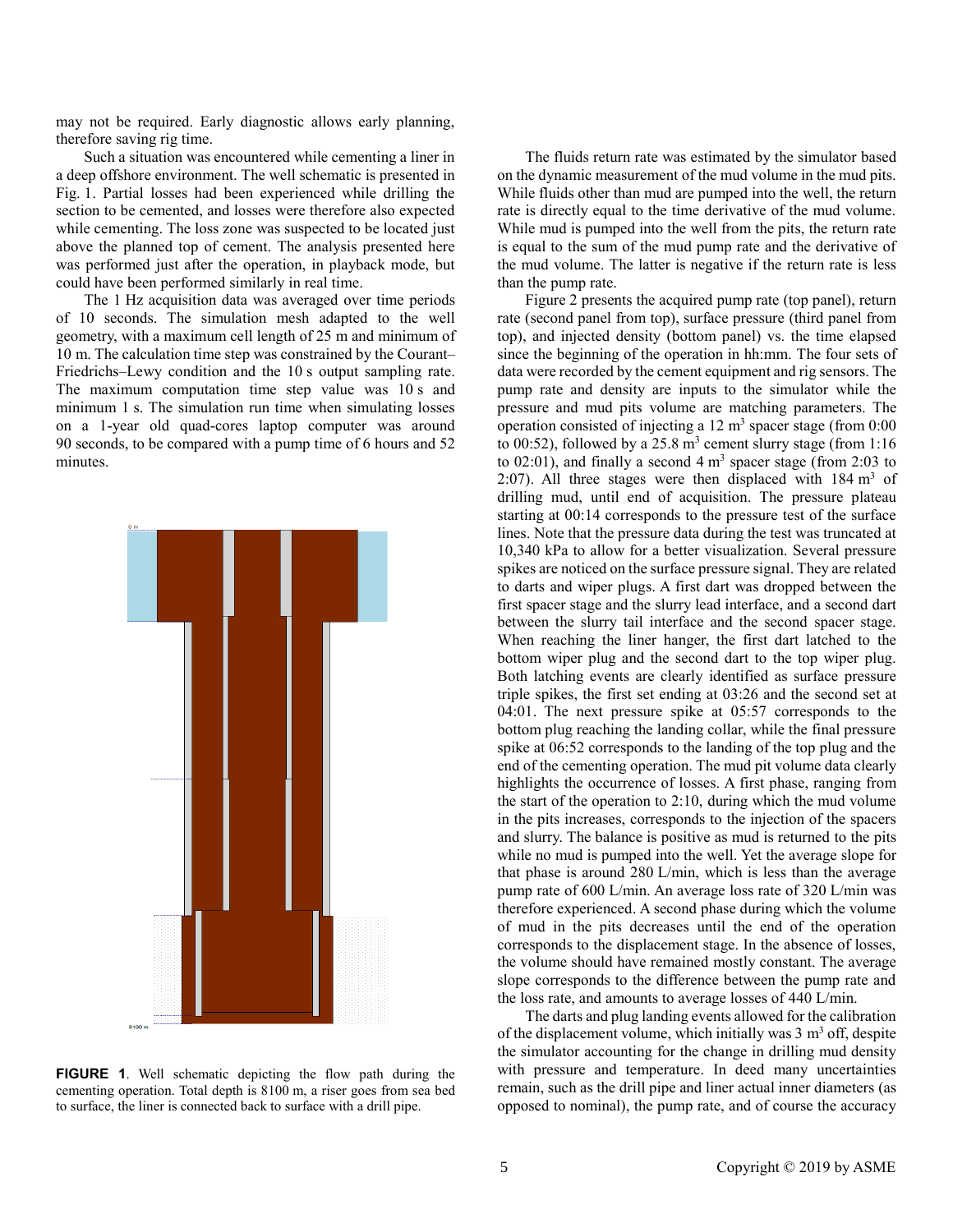of the density compositional model. The density compositional model follows the approach laid out in [13]. A three-phases mixture of base-oil, brine and solids is considered. Fitted density models have been established for each phase, allowing the calculation of the density of the mixture. In Fig. 3 we display the output of the model as isovalue density lines with a  $10 \text{ kg/m}^3$ step. The pressure and temperature ranges match that experienced by the drilling mud during the operation. At surface, at 20 °C and atmospheric pressure, density was  $1820 \text{ kg/m}^3$ , while at bottom hole, at  $80^{\circ}$ C and  $1488 \cdot 10^5$  Pa, density was  $1880 \text{ kg/m}^3$ . Note that we consider the spacer and cement slurries as incompressible: being water-based their density is much less sensitive to pressure and temperature than oil-based drilling fluids.



**FIGURE 2**. Acquisition data from the operation. Spacer was pumped from 0:00 to 00:52, cement slurry from 1:16 to 02:01, spacer again from 2:03 to 2:07, and finally drilling mud until the end of the operation. Upper panel, in blue: acquired pump rate (L/min). Second panel from top, in green: acquired surface density for the cement slurry from a Coriolis flow meter, merged with constant design density for spacer and

drilling mud. Third panel from top, in red, surface pressure, typically measured near the outlet of the pump. Bottom panel, in black: acquired mud pits volume  $(m<sup>3</sup>)$ , derived from ultrasonic level sensors setup for all the pits.

Interestingly, running the same simulation without accounting for fluid compressibility would have resulted in an over displacement of 5.6  $m<sup>3</sup>$ , a larger error than that experienced with compressibility.



**FIGURE 3**. Drilling mud density vs. temperature (°C) and pressure ( $10<sup>5</sup>$  Pa). Isolines are drawn every 10 °C. As expected intuitively the density increases as pressure increases and decreases as temperature increases.

Drilling mud viscosity also presented strong differences between surface and downhole conditions. The viscosity model [14] relies on an empirical multi-dimensional regression built over a large set of experimental data acquired over the years using high pressure, high temperature Couette rheometers. The model was calibrated with measurements performed on the day of the operation. Three sets of data were acquired using a standard oilfield Couette rheometer at atmospheric pressure and temperature of 38  $\degree$ C, 66  $\degree$ C and 4  $\degree$ C respectively. According to the simulation data, the shear rate in the flow path ranged from 20 to 50  $s^{-1}$  in the annulus and 50 to 120  $s^{-1}$  in the pipe. To provide a sense of the viscosity changes within the flow path due to pressure and temperature, viscosity calculated at a constant shear rate of 50 s<sup>-1</sup> is presented in Fig. 4. Viscosity isolines are plotted vs. the pressure and temperature intervals experienced by the drilling mud during the operation. Note that the viscosity step between each isoline is not constant, due to the steep viscosity gradient at low temperatures and high pressures. At our imposed shear rate, surface viscosity was 192 mPa·s, and drilling mud viscosity was highest in the annulus at the sea bed depth reaching 280 mPa·s for a temperature of  $4^{\circ}$ C and a pressure of  $279 \cdot 10^5$  Pa. Finally, maximum bottom hole viscosity was 240 mPa·s at 70 °C and  $1485 \cdot 10^5$  Pa and minimum bottom hole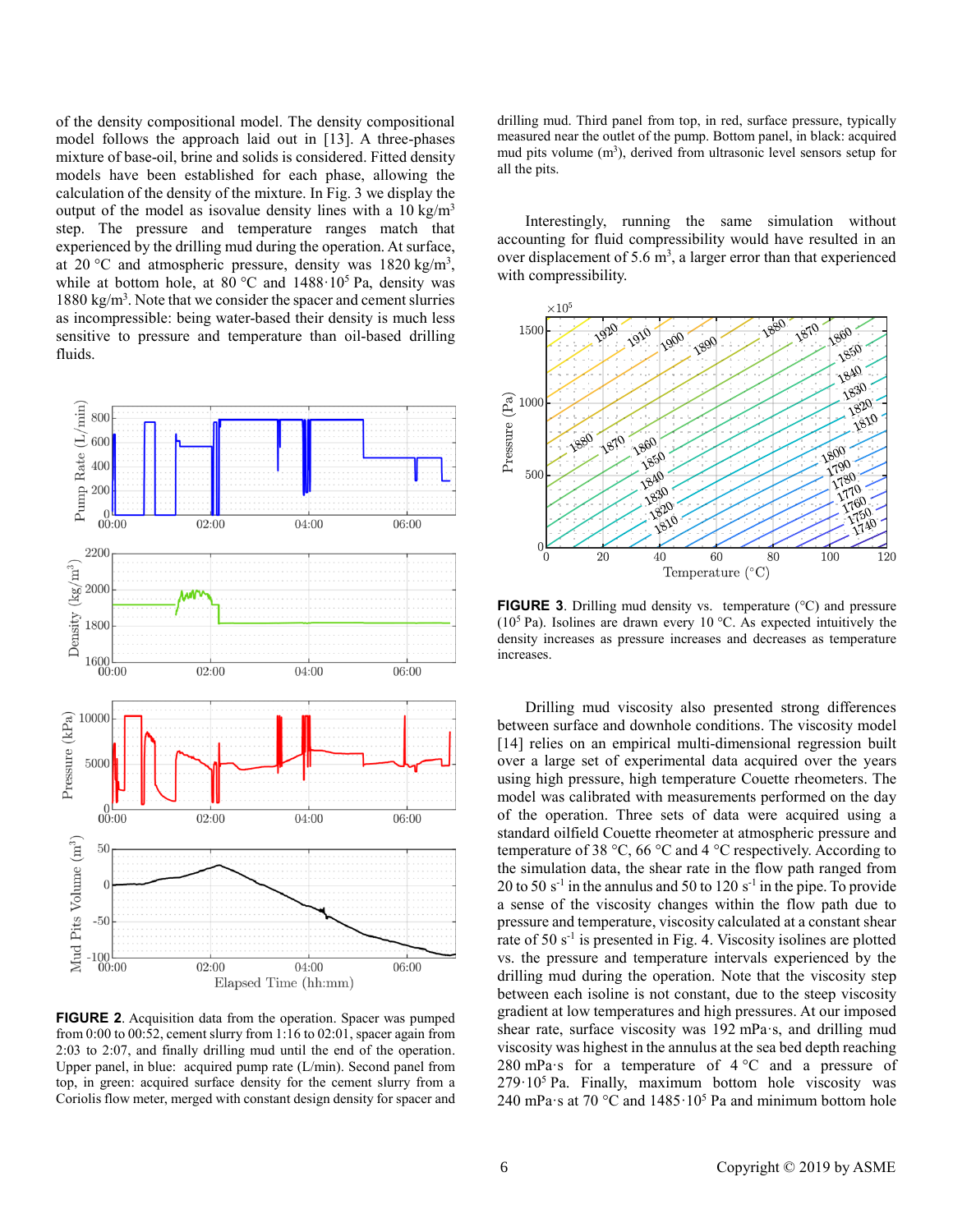viscosity was 200 mPa·s at 103 °C and 1445·10<sup>5</sup> Pa. We notice that temperature and pressure have opposite effects and tend to compensate each other initially when temperature at bottom hole is high. But once cooler fluids reach bottom hole, viscosity increases.

The spacer and cement slurries were modeled with constant rheological properties, measured at 81 °C. For the spacer, consistency was 590 mPa $\cdot$ s<sup>0.64</sup>, power index 0.64 and yield stress 2 Pa. For the cement slurry, consistency was 620 mPa·s<sup>0.79</sup>, and power index 0.79. The Metzner and Reed Reynolds number did not exceed 1000 throughout the simulation, except in the annular restriction created by the liner hanger, hence over a very short length. The flow regime was laminar throughout the flow path, except in the restriction where it was turbulent.



**FIGURE 4**. Drilling mud effective viscosity (mPa·s) at a shear rate of 50 s<sup>-1</sup> vs. temperature (°C) and pressure ( $10<sup>5</sup>$  Pa). Isolines are drawn at values of 160, 170, 180, 190, 200, 220, 240, 260, 280, 300, 350, 400, and 500 mPa·s.

The first step in our analysis of the cementing operation is to come up with the loss rate, by matching the simulated and acquired mud pits volumes over time. We present the result of the match in Fig. 5. The match, although not perfect, is good enough for carrying on our analysis. Yet the determination of the return rate from the mud balance definitely requires further work, in particular about how to better deal with the time lag between a change in return rate and the associated response of the mud pits volume data. This lag is associated with some accumulation occurring in the surface equipment.



**FIGURE 5**. Comparison of simulated vs. acquired mud pit volume: (**–)** acquired volume;  $(\cdots)$  simulated volume.

In Fig. 6 we now present the two flow rates obtained by performing the match: the return flow rate, in the top panel, corresponding to drilling fluid exiting the well at surface, and the down hole loss rate, in the bottom panel. Not unsurprisingly, the amount of losses was at the highest while the pump rate was maximum, from 02:10 to 05:05. In relative terms the loss rate was around 68% of the pump rate. In contrast, at the end of the execution, when pump rate was lowered to around 475 L/min, the loss rate decreased to 55% of the loss rate. Losses could therefore have been reduced significantly by displacing at lower pump rates.



**FIGURE 6**. Top panel: simulated return rate (L/min). Bottom panel: simulated loss rate (L/min).

The key for this operation was the identification of the loss zone location. To this end three scenarios were investigated, with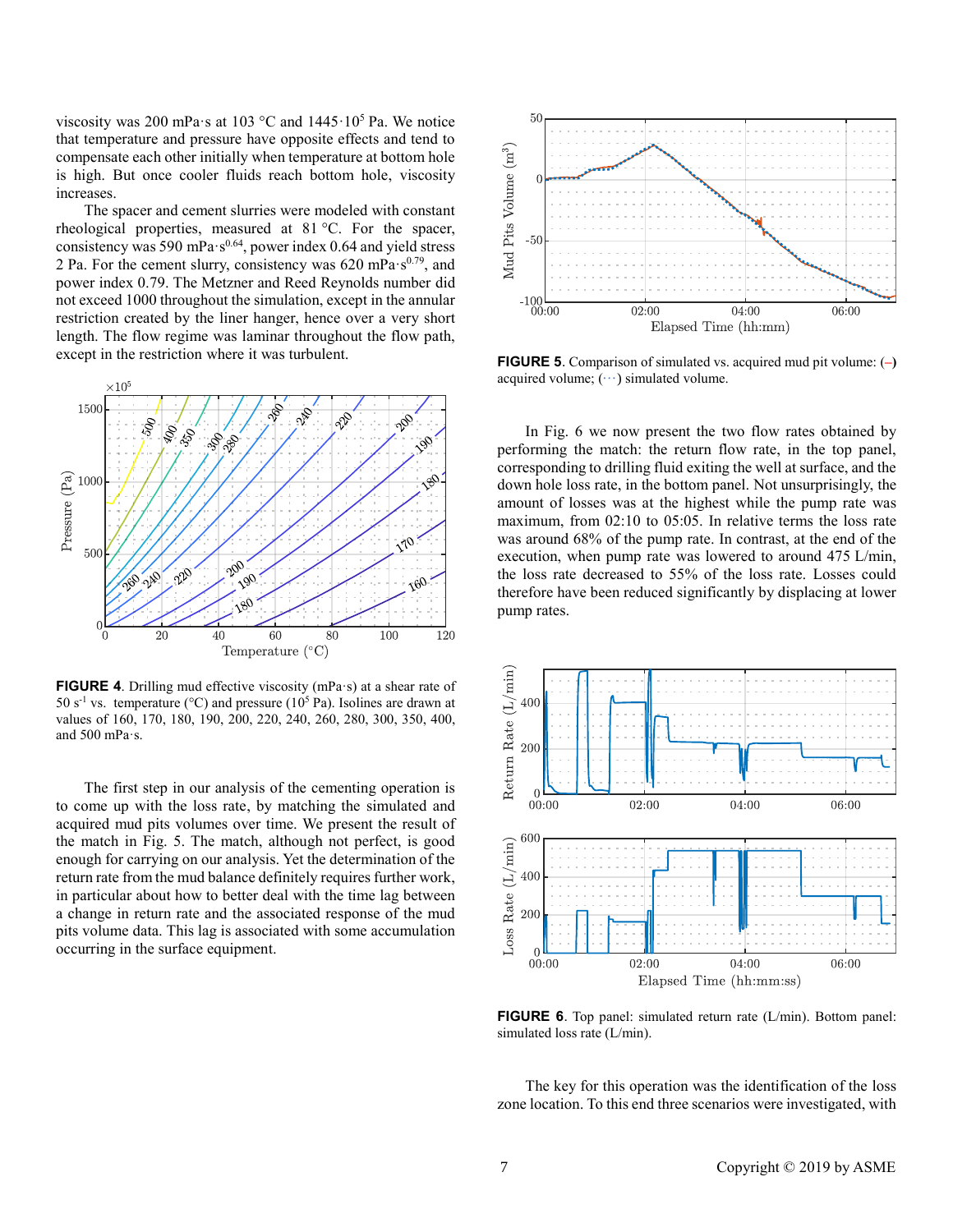loss zone at the liner shoe, in the middle of the planned cemented interval and above the planned top of cement. The fourth scenario corresponds to the absence of losses.

The associated pressure matches are presented in Fig. 7. In all panels, the acquired surface pressure is plotted as a continuous line and the simulated surface pressure as a dotted line. The top panel provides the comparison without simulating any losses. The second panel from the top displays the results for a loss zone located at the liner shoe. The third panel from the top considers a loss zone in the middle of the cemented interval and the bottom panel a loss zone above the planned top of cement. The changes in surface pressure are mainly related to the friction pressure losses at the liner hanger and in the liner / open hole annulus. The large difference observed between the scenarios with losses and the scenario without losses is related to the change in flow rate through the liner hanger. The effect of the loss zone location is subtler: the deeper the loss zone, the lower the flow rate in the annular space above it, and hence the lower friction losses and consequently surface pressure. The best match corresponds to the loss zone being located at the liner shoe, and that is especially true at the end of the operation. A shallower loss zone will result in a rise of simulated pressure, and so would more distributed losses. The simulation results are consistent with the worst-case scenario of the loss zone located at the liner shoe. The conclusion of the comparison between acquired data and simulated data is therefore that partial losses took place at the liner shoe, resulting in a cement height of 220 m. These results proved consistent with a cement bond log that was run later on, and the operation was considered successful.

## **CONCLUSION**

Playback or real time cement placement simulations can bring useful insight into the outcome of cementing operations, especially for complex situations such as the partial losses case presented here. The relevance of the analysis relies on a new set of simulation features, such as the handling of losses and the modeling of density and viscosity that change with pressure and temperature. The simulator fast run times is a key enabler, which allows the running of multiple scenarios efficiently, including in real time. In the case study presented here, the operation was assessed after the fact. A real time simulation would have provided the opportunity to make changes to the execution of the operation. In particular it would have made sense to lower the pump rate even more once the cement slurry reached the annulus. Without real time simulation data, decisions such as these are more difficult to take: the benefits of decreasing the pump rate cannot be estimated and counterbalance the risk of increasing the displacement time. In the absence of downhole real time measurements while executing cementing operations, real time simulations are the only means of interpretation. Although simulations will always be imperfect, the performance and accuracy of modern simulators have reached the point where they enable better control of the operations, as evidenced by the consistent interpretation obtained via simulation the cement bond log. Yet their adoption remains low due to the slow pace at which confidence builds.



**FIGURE 7**. Presentation of the different loss scenarios. Top panel: no losses. Second panel from top: losses occurring at liner shoe. Third panel from the top: losses occurring in the middle of the planned cemented interval. Bottom panel: losses occurring above the planned top of cement. On all panels we compare acquired pressure, red line(**–**), vs. simulated pressure, blue dots  $(\cdots)$ .

### **ACKNOWLEDGEMENTS**

The authors thank the Schlumberger cementing engineers involved with the operation discussed in the case study, whose insight was invaluable.

#### **NOMENCLATURE**

- *A* cross-section area of the flow path at a point  $(m^2)$
- *D* hydraulic diameter (m)
- Fanning friction factor (dimensionless)